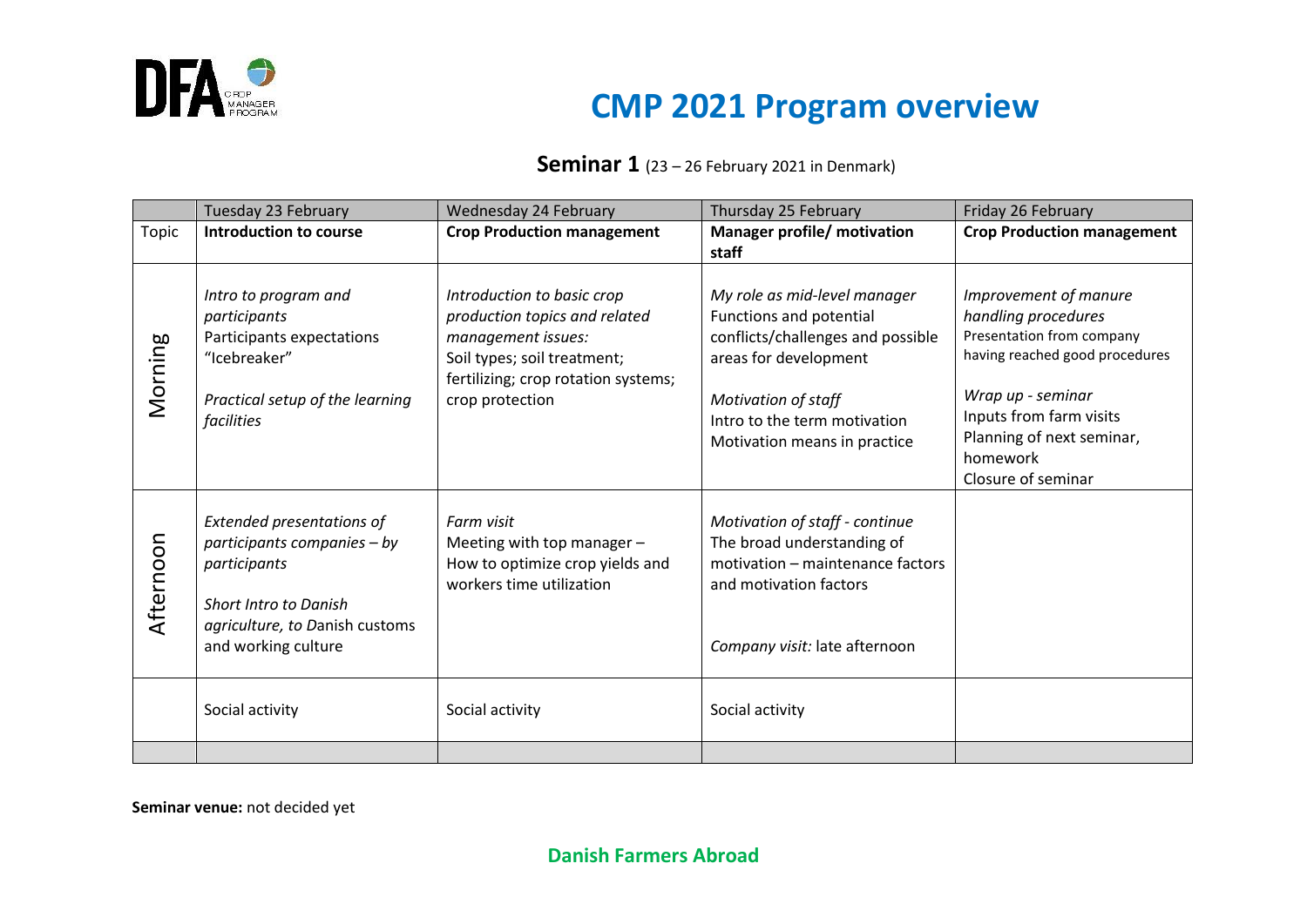

## **DFA**

#### **Seminar 2** (16 – 18 June 2021 in Romania)

|           | Tuesday 15 June  | Wednesday 16 June                                                                                                                                                                       | Thursday 17 June                                                                                                                                                                             | Friday 18 June                                                                                                                                                                                                                           |
|-----------|------------------|-----------------------------------------------------------------------------------------------------------------------------------------------------------------------------------------|----------------------------------------------------------------------------------------------------------------------------------------------------------------------------------------------|------------------------------------------------------------------------------------------------------------------------------------------------------------------------------------------------------------------------------------------|
| Topic     |                  | <b>Crop production Management</b>                                                                                                                                                       | <b>Human Resource Management</b>                                                                                                                                                             | <b>Crop production management</b>                                                                                                                                                                                                        |
| Morning   |                  | Since last meeting<br>Introduction to no till strategies in<br>crop management<br>And related management issues<br>Cases from participant having<br>experiences with no till strategies | Situational leadership model (SLII)<br>Develop of staff performance<br>Model to analyze the individual<br>staff according to need for<br>support<br>Into to Coaching as tool for<br>managers | Manure handling in practice<br>Cases from participants about<br>challenges in improving efficiency<br>and timing<br>Wrap up<br>Inputs from training and visits<br>Intro to Home work<br>Planning of next seminar<br>Closure of seminar 2 |
| Afternoon | Arrival to hotel | Farm visit at Agro Cocora<br>Meeting with Hans Poulsen and<br>his staff, visit in the fields<br>Social activity                                                                         | New staff introduction plans<br>exchange of experiences among<br>participants workplaces<br>Farm visit - late afternoon -<br>focus on manure handling<br>Social activity                     |                                                                                                                                                                                                                                          |
|           |                  |                                                                                                                                                                                         |                                                                                                                                                                                              |                                                                                                                                                                                                                                          |

**Seminar venue**: Hotel Select, Slobozia, Romania (proposal)